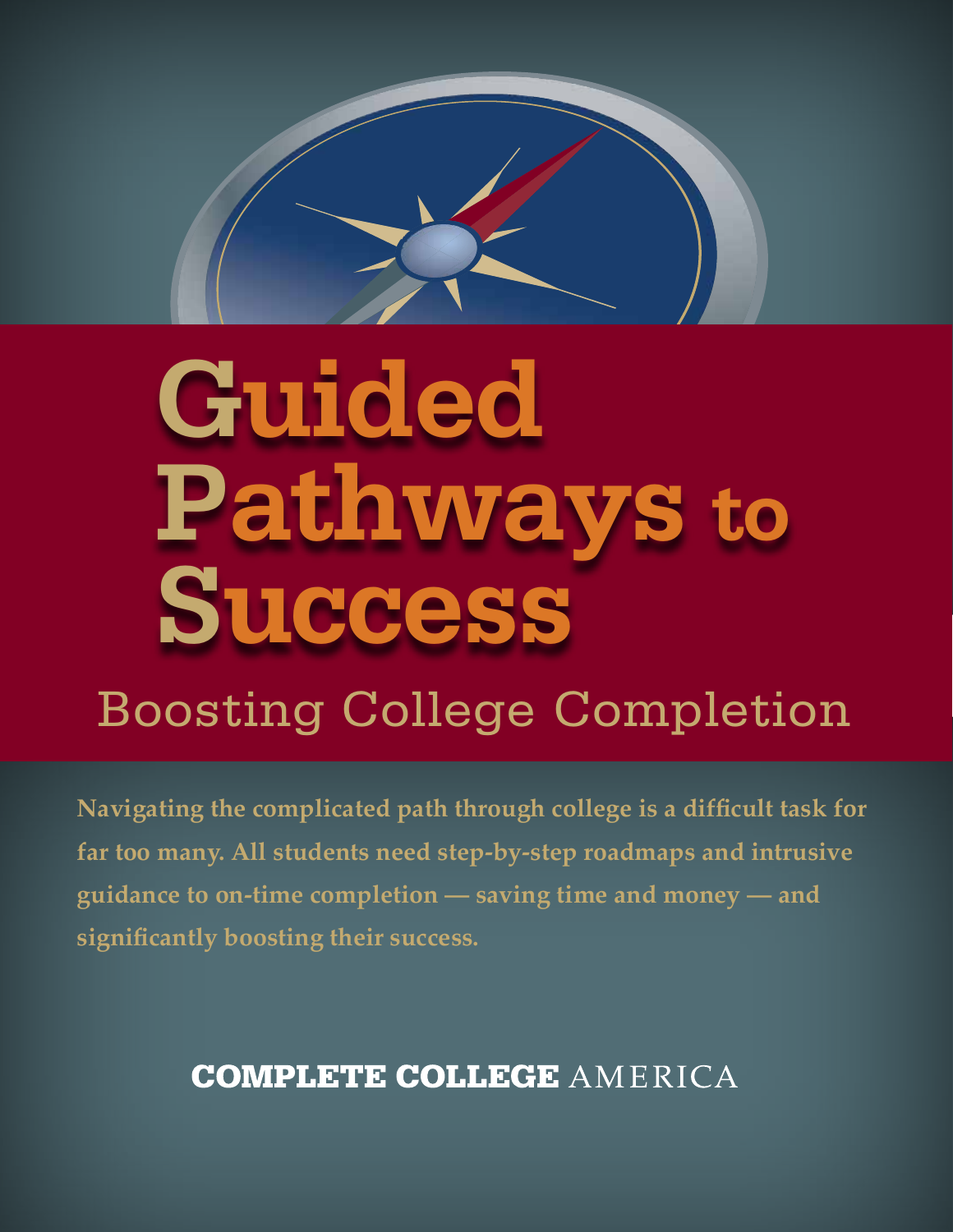#### problems **Too Much Time and Money and Too Few Graduates**

#### Too few students ever graduate — even fewer on time.

Nationally, only about half of full-time students pursuing a four-year degree graduate — in six years. Only about 35 percent graduate with bachelor's degrees on time. Not even 25 percent of full-time associate degree candidates graduate in three years — and only about 10 percent do so in two years. The numbers are worse for part-time students.

the

# Bachelor's Associate **34%** graduate on time **10%** graduate on time

#### Students earn unnecessary credits.

The average bachelor's degree graduate in the United States earned more than 136 credits when 120 credits is usually enough. Associate degree holders earned nearly 80 credits instead of the expected 60. Worse, certificate earners graduated with more than double the ordinary number of credits expected: More than 63 credits were achieved instead of the 30 normally needed for programs designed to be accomplished in one year.



#### Billions of dollars and millions of hours are wasted on unnecessary courses.

Excess credits are estimated to cost more than \$19 billion each year. Of that amount, nearly \$8 billion is paid by students — and more than \$11 billion is the unnecessary burden of taxpayers who subsidize public higher education.

#### **\$19 billion spent on excess credits**

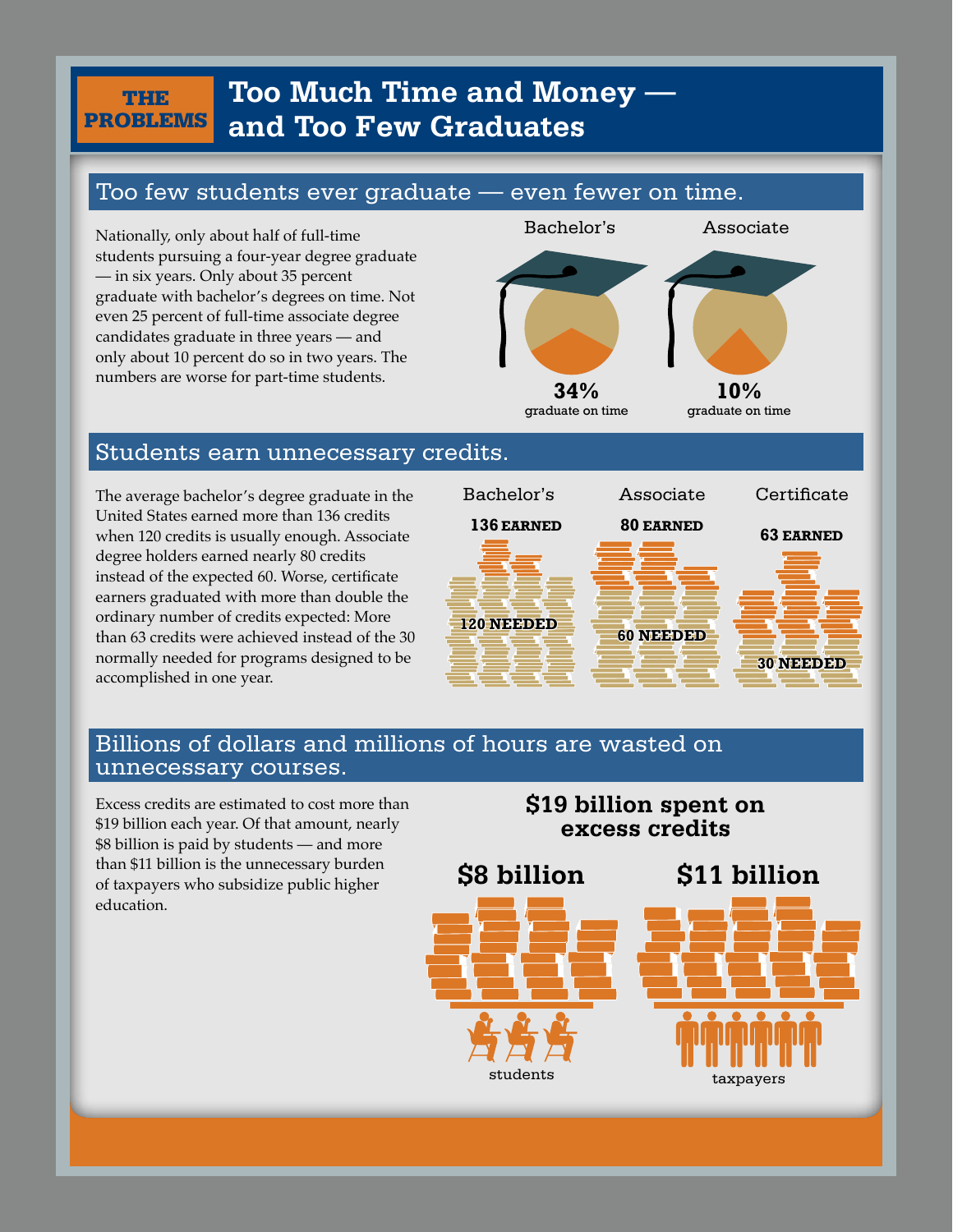#### the reasons **"Credit Creep," Broken Policies, Uninformed, and Overwhelming Choices**

#### POOR CHOICES: Credits earned that don't count toward degrees often represent unwise choices.

On average, U.S. bachelor's degree graduates earned 12 credits that didn't count toward their majors **costing themselves and taxpayers nearly \$6 billion a year.** One Florida study determined that changing majors once doesn't add much extra time in college before graduation, but each additional change in major results in an average increase of three to four additional credits needed to graduate.

#### UNAVAILABLE COURSES: When needed courses aren't offered, students get stuck in costly holding patterns.

Money and time are wasted when students can't get the courses they need when they need them. **Instead of staying on track for on-time graduation, they "swirl" in place — too often gaining excess credits in unnecessary courses to maintain financial aid eligibility.**

#### EXCESS CREDITS: Withdrawals and no-credit repeats are very costly.

Nearly 10 percent of grades earned by U.S. undergraduates are coded "W" (withdrawal) or "R" (no-credit repeat) — the largest drivers of excess credit hours. On average, bachelor's degree students graduate with 13 credit hours coded as withdrawals or no-credit repeats and associate degree holders graduate with nearly 7 of these types of credit hours, **costing an estimated \$6.5 billion annually — that doesn't include those who drop out.** Withdrawals and no-credit repeats also reduce course availability for other students, lengthening their time to degree as well.

#### LOST TRANSFERS: Broken transfer policies undermine student progress.

More than 60 percent of bachelor's degree recipients in 2007–08 had attempted to transfer some of their credits between institutions. Of those, 45 percent said that some or none of their prior credits were accepted by their new schools. **Assuming that each of these graduates had two courses that failed to transfer, the estimated costs to students and taxpayers would be about \$600 million each year.** That doesn't count the costs of the failed transfers of those who ultimately drop out, which can be a key driver of student failure.

#### Too many programs require too many credits, wasting **UNNECESSARY CREDITS:** Too many programs require too many credits, wasting time and money.

Even though states and colleges have made progress in recent years, too many institutions still require more than 120 credits for a bachelor's degree, more than 60 credits for an associate degree, and more than 30 credits for certificates. The result: Too few full-time students can graduate on time. Money is lost, too: **Just three more credits on average for bachelor's degrees in the United States cost our country and its students an extra \$1.5 billion a year.**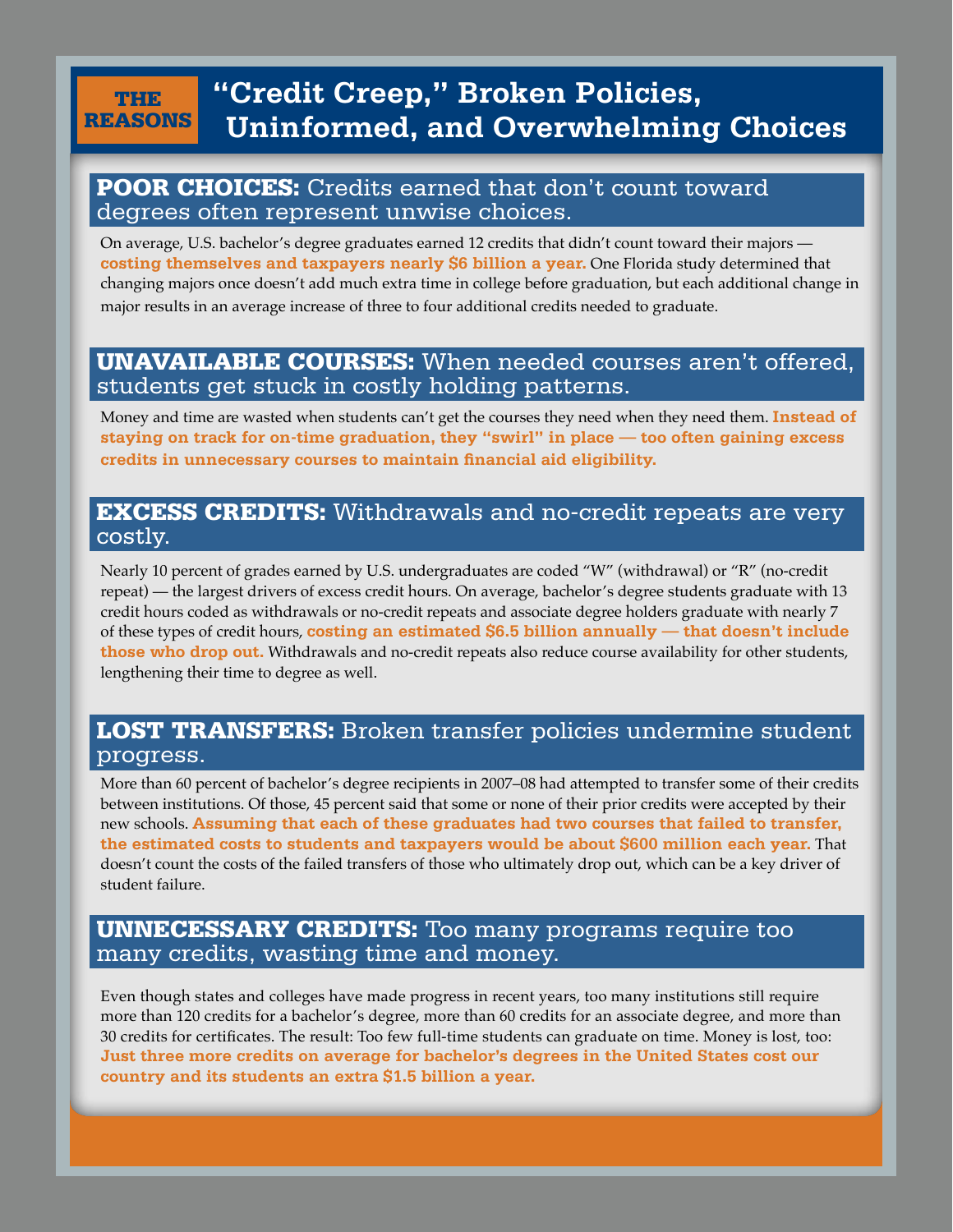## Essential Components

# **Guided Pathways to Success (GPS)**

#### **WHOLE PROGRAMS OF STUDY Students choose coherent programs, not random, individual courses.**

Students make the "big choices" of academic majors or programs — and all the other choices of necessary credits and course sequences are laid out for them. **In this way, a clear path to on-time completion is prepared for them, semester by semester, all the way to graduation day.**

#### **informed choice**

**Choice becomes more informed, deliberate, and simpler.**

Colleges utilize a range of information such as past academic performance in high school to provide recommendations to students about programs of study that match their skills and interests. With this information, students can make more fully informed decisions among a set of initial broad academic pathways that ultimately lead to specific academic programs. For example, first year students would choose a "meta-major" in a broad area such as science, technology, engineering, and mathematics (STEM); health care; business; liberal arts; or social science. As students progress, the pathways narrow into more specific majors such as chemistry, accounting, psychology, nursing, etc. **Simply put, no student will receive the designation "unclassified." All students are on degree pathways with the expectation of graduating on time.** Exploration outside one's major is still allowed

and enabled as intentional investigation, replacing aimless wandering of the college course catalog.

#### **no wasted credits All courses count toward degrees.**

It is impossible for students to choose courses that don't count toward a degree because course options are limited to those within their chosen program of study. **Students no longer are allowed to choose courses "cafeteria style" with no consideration for whether they lead to a credential.**

#### **default pathways**

**Students remain on their chosen path unless given approval to change.**

Students can still change their pathway or major but not without permission. A student is considered to be on a chosen GPS pathway until his or her academic advisor allows for a change to another pathway. **Students stay on track for graduation — and fully understand the time and money consequences of making a change.**

#### **intrusive, on-time advising Academic advising is intrusive, just in time, efficient, and cost effective.**

Colleges can more effectively monitor student progress toward completion through a more structured student support system built around guided pathways. Innovations in technology allow student support to be targeted and customized to meet the needs of individual students. Early warning systems make it easy for institutions to track student performance in required courses and target interventions when and where they are most needed. For example, systems can automatically place a student on administrative hold and require a meeting with an advisor if a key milestone course in the student's major is not completed on schedule. **Academic advisors can focus their attention almost exclusively on students most in need of services instead of spreading themselves over burdensome caseloads of all students.**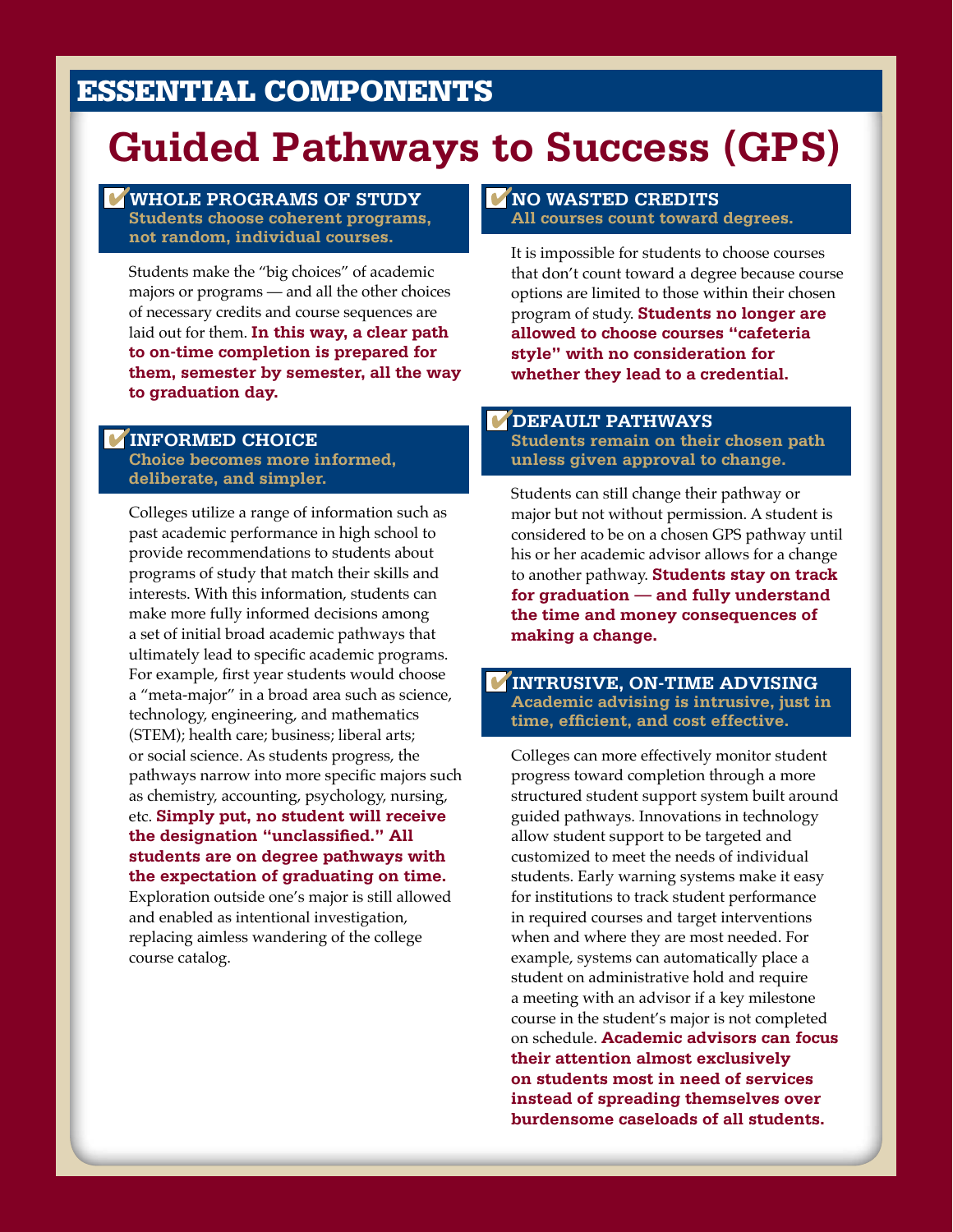#### **15 to finish**

**All degree pathways are built for ontime graduation.**

It's impossible to graduate on schedule unless each semester requires at least 15 credit hours of study or 30 credit hours over an entire year, including summers. **Given that time is the enemy of college completion, all GPS pathways are designed with the credits necessary each semester to stay on track for on-time graduation.**

#### **CLEAR PROGRESS TO gUARaNTEED courses Students receive real-time feedback.**

Just like GPS in your car, students on a guided pathway know their location along their chosen pathway in real time. They can see the progress made to date and a clear path of courses before them that lead to on-time graduation. **No longer must students worry if required courses will be available: The pathway guarantees courses within their program will be there when they need** 

#### **milestone courses**

**them.**

**Milestone courses signal student success.**

Degree pathways contain critical milestone courses that must be completed each semester to certify students are on track. **Not only do these courses provide realistic assessments of student progress; milestones give students early signals about their prospects for success in a given field of study.** This eliminates the problem of students' putting off challenging courses until the consequences of changing majors become too damaging and costly.

#### **block schedules Highly structured schedules add even more student success.**

Proven approaches at institutions across the country have demonstrated that structured program pathways are even more effective when delivered within highly structured schedules. **Block schedules (e.g., 8:00 a.m. to noon, five days a week) add much needed predictability to busy lives, especially for working students.** Informal student cohorts that result from this approach are another added benefit, providing valuable student peer supports.

#### **END-to-END design**

**Students are more motivated to fulfill their career goals.**

GPS programs are built with the end goal in mind. Starting with the student's desired career outcome, colleges construct a sequence of relevant courses that leads students, semester by semester, to their chosen goal. Students understand from their first day on campus where their chosen pathway will take them. **Aimless wandering is replaced with highly motivating and intentional routes to careers and more learning.**

#### **workforce connection States and students win as GPS creates academic maps to high-demand jobs.**

Structured programs enable states to strategically align their institutions to current and projected economic development needs. **New program pathways are tailored to produce graduates to fill high-demand careers, facilitating better cooperation with the state's business sector. Students enter programs of study with a clear sense of the job opportunities that await them, boosting motivation for graduation.** GPS degrees also provide opportunities for students to persist in highly valuable career paths such as STEM and health care by exposing students to the full array of occupational choices in a given field, instead of simply "washing out" promising students in their early semesters.